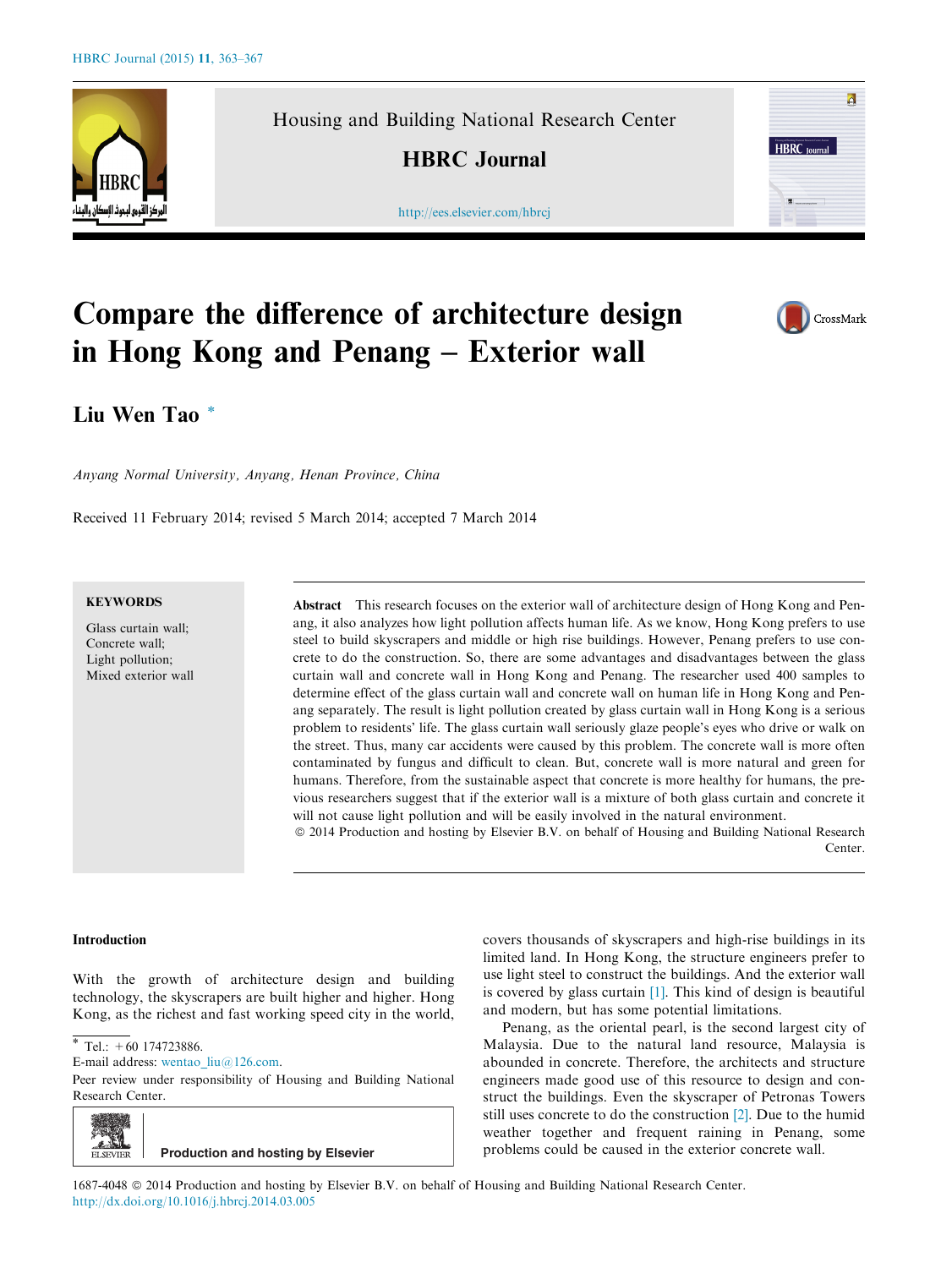### Literature review

With the construction technology developed, glass curtain wall has become a necessary architecture design in the world. Especially the high-rise building and skyscraper all prefer to use the glass curtain as the exterior wall. In Hong Kong, there are more than two thousand buildings that use the glass curtain wall [\[3\]](#page--1-0). However, there are some problems to this architecture design especially the light pollution which affects human life (Fig. 1).

The decoration of glass curtain wall is like a giant glass mirror standing beside the street. This architecture design is very modern and beautiful, it could elevate the city's value and put it to a higher position. Some famous skyscrapers like International Finance Center, Central Plaza, Bank of China, The Center, Nina Tower etc. place Hong Kong among the worldclass cities [\[4\]](#page--1-0).

However, the glass curtain wall reflects light dazzling people's eyes, thus the light pollution could seriously affect people's life especially transportation [\[5\]](#page--1-0). Also, glass curtain wall could increase the temperature at least 4–6°. So, more electricity will be spent by the air conditioners.

Compared to Hong Kong, Penang prefers to use more concrete to build the exterior wall. Komtar is the number one tall building in Penang and the exterior wall is made of concrete with some glass windows. The design more easily mixes with natural environment. People could easily watch Komtar tower and feeling uncomfortable [\[6\]](#page--1-0) ([Fig. 2](#page--1-0)). Beside, the Petronas Twin Towers also use the concrete exterior wall for the architecture design. During daytime, the Petronas Twin Towers involved in the blue sky and like a beautiful picture [\(Fig. 3](#page--1-0)). Therefore, the light pollution is inexistence among the buildings.

However, the concrete exterior wall is difficult to clean. Due to the humid weather and frequent raining, the concrete wall is more easily contaminated with fungus [\[7\]](#page--1-0). Therefore, building with moldy exterior wall makes people feel uncomfortable and looks dirty ([Fig. 4\)](#page--1-0).

Overall, Hong Kong and Penang use different architecture designs to build the exterior wall and have some advantages and disadvantages. Glass curtain wall is modern and beautiful,

but creates light pollution affecting people's living condition. Concrete exterior wall is easily contaminated with fungus and difficult to clean. But to compare which architecture design is better, the respondents' answer could give a clear result.

#### Methodology

Primary data were collected through a survey on local residents in Hong Kong and Penang using questionnaires while secondary data were gathered from written material (including some published documents), file material, reports and the like. Bivariate analysis methods were used to examine the primary data, the results were discussed using descriptive and inferential statistics like compare means, correlations etc. The collection of secondary data mainly comes from published articles, journals, reports, books and magazine. Besides that, some information or data can get through the internet.

For the local residents, the researcher goes to their neighborhood communities and sends the questionnaire to them. The researcher will persuade the local residents to complete the questionnaire in front of the researcher. A total of 400 questionnaires were used and 100% feedback was obtained[.\[8\]](#page--1-0).

The analysis of this study needed to that which was both descriptive and explanatory. In describing the glass curtain wall and concrete wall and the effects on their life like walking, driving, watching etc., the descriptive statistical techniques, such as means, standard deviation were used. Also, inferential statistics like compare means, correlations etc. were used in the data analysis.

The second section of the analysis dealt with the key issues at hand as a basis for assessing whether the glass curtain wall and concrete wall could affect their life or not. Cross-tabulation between variables to establish the strength and weaknesses of relationships was one of the tools used in the bivariate analysis. For non-parametric analysis, a chi-square test of significance will be used to determine whether or not a set of two variables was related. Generally, a chi-square value indicated that the test was significant and the variables were not independent; i.e. the variables were related. The strength of the relationship can be determined using chi-square based measures



Fig. 1 Hong Kong bank of China building. Source: Camera by researcher.